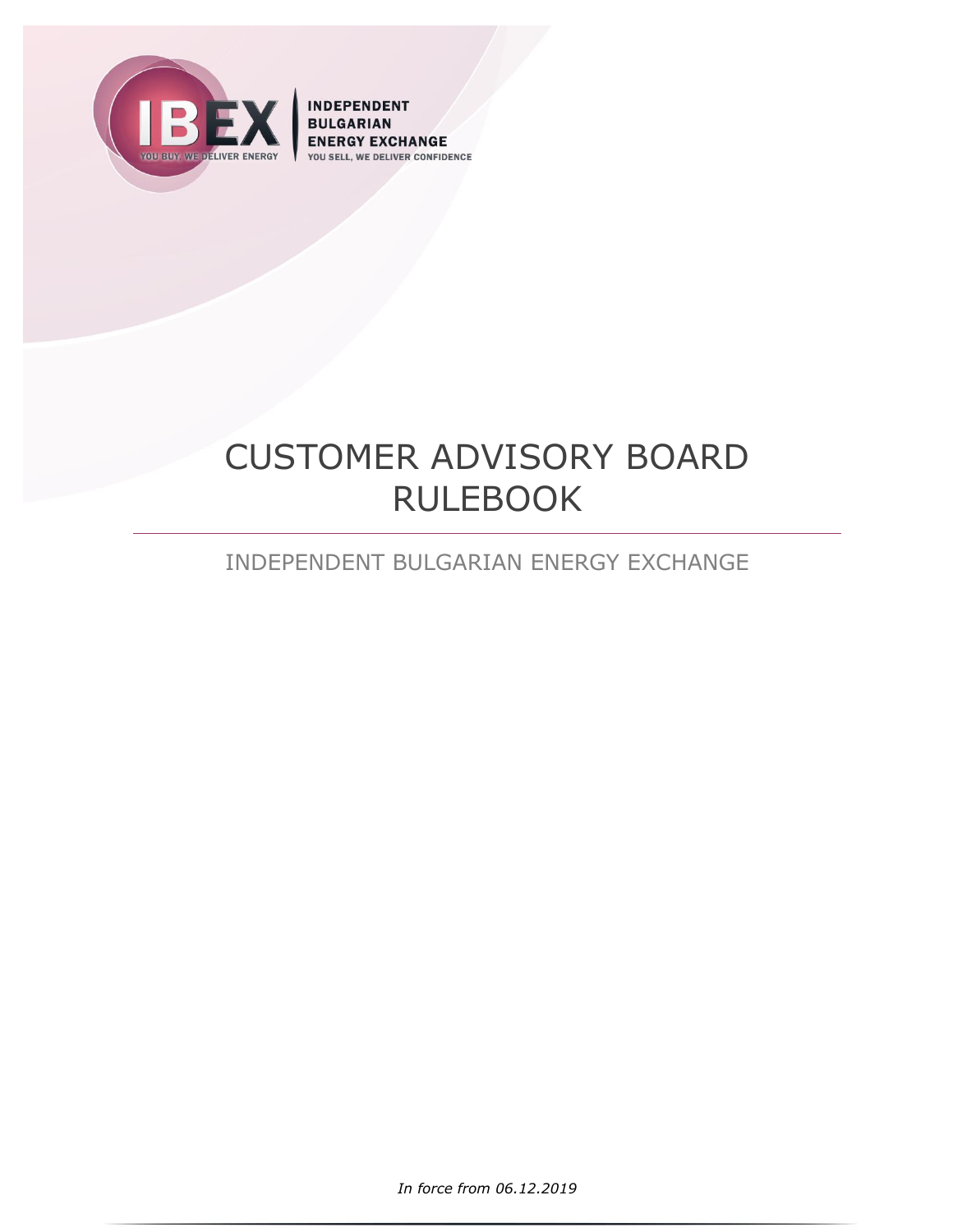### **Contents:**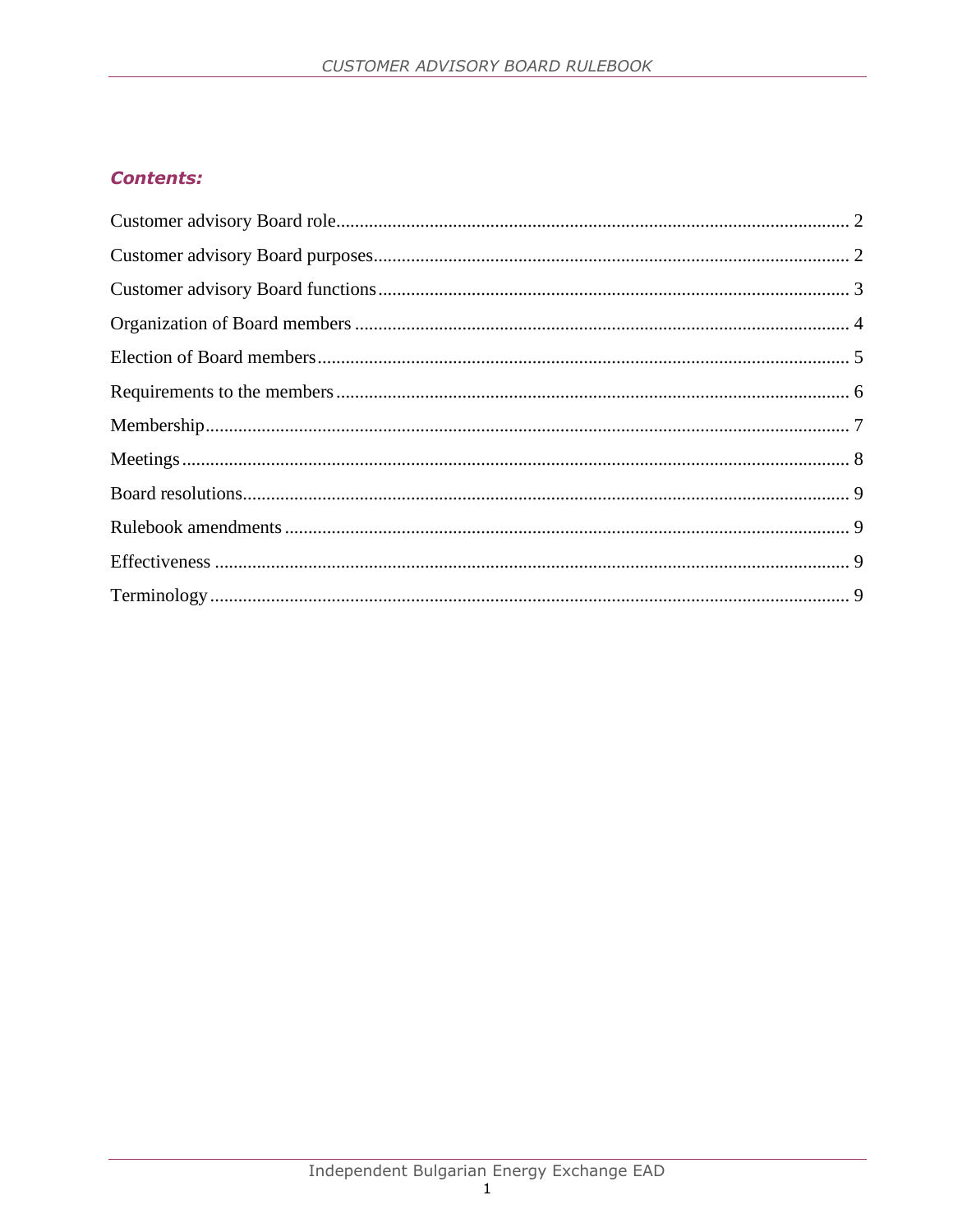#### **Chapter I General provisions**

- 1. Independent Bulgarian Energy Exchange EAD (IBEX) as a license holder for organizing an electricity power exchange in its capacity of a power exchange operator shall establish and organize the operation of a Customer Advisory Board.
- 2. These rules settle the structure and organization of the activity of the Customer Advisory Board of Independent Bulgarian Energy Exchange (IBEX EAD) hereinafter referred to as the 'Board'.

#### <span id="page-2-0"></span>*Customer advisory Board role*

- 3. The Board is a collective advisory body to IBEX EAD, which provides assistance and supports the power exchange operator in settling issues related to the development and operation of the power exchange for electricity on a voluntary basis.
- 4. The Board resolutions have the effect of recommendations to IBEX EAD, which the power exchange operator is to carefully examine and consider in the decision-making process and in performing its activity.
- 5. When performing its functions, the Board shall be led by the following principles:
	- *5.1. Representativeness;*
	- *5.2. Equality;*
	- *5.3. Transparency;*
	- *5.4. Legality, openness, responsibility and coordination;*
	- *5.5. Collective discussion and solving issues brought up;*
	- *5.6. Equality of rights, obligations and responsibilities.*

#### <span id="page-2-1"></span>*Customer advisory Board purposes*

- 6. Upon its establishment the Board shall aim at:
	- *6.1. Supporting and improving the communication between IBEX EAD and trading participants registered on the power exchange for electricity;*
	- *6.2. Encouraging and involving trading participants in discussing key issues for the power exchange operator development;*
	- *6.3. Receiving information regarding trading participants' priorities and aligning the long-term strategy of the company with the respective priorities;*
	- *6.4. Receiving information regarding difficulties and challenges to the trading participants, IBEX members;*
	- *6.5. Discussing options for improving services, service and IBEX EAD trading participants' satisfaction;*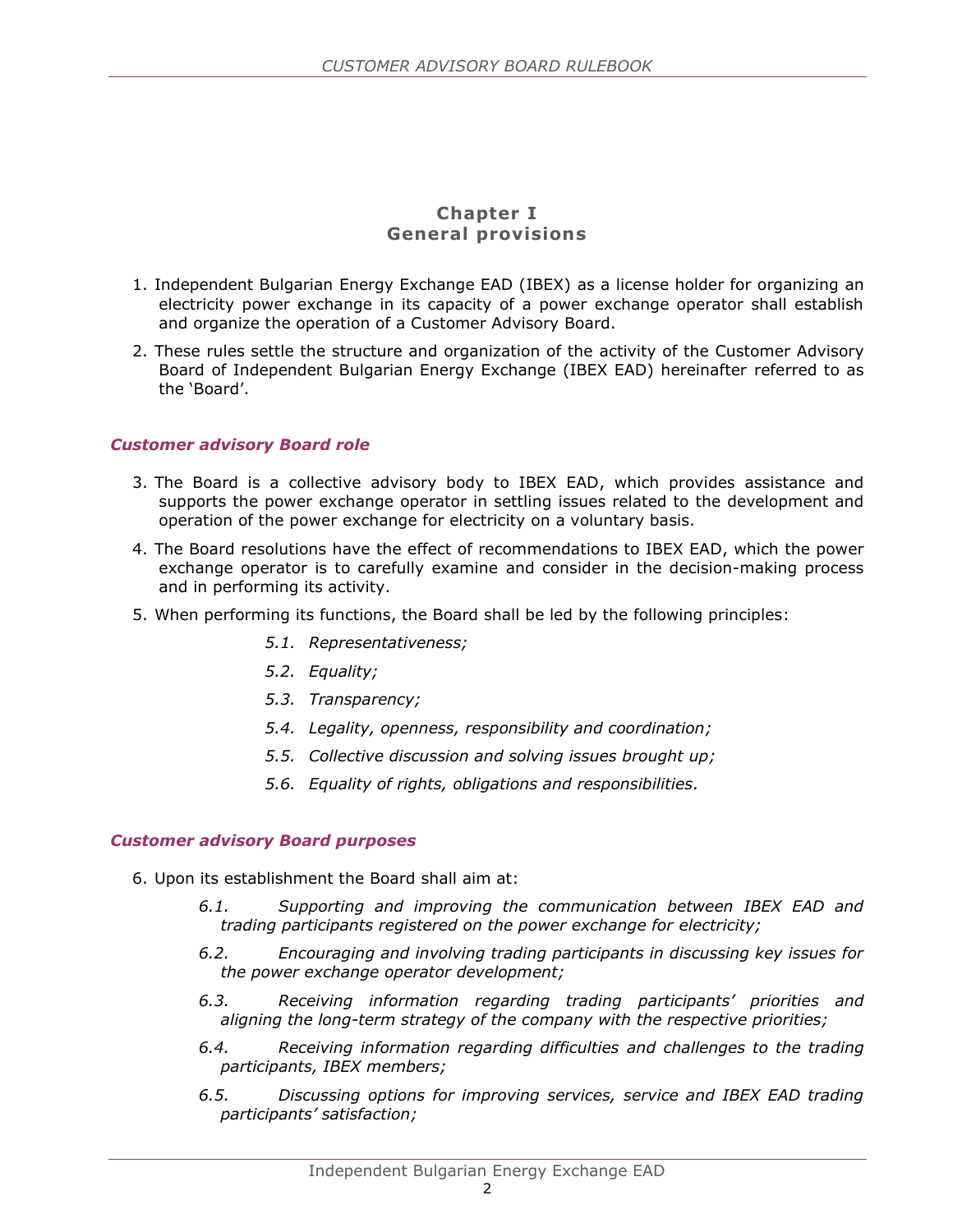- *6.6. Finding appropriate solutions to key issues related to all stakeholders;*
- *6.7. Building up practices and policies to encourage free competition;*
- *6.8. Establishing a venue, where market participants will be able and obliged to support IBEX EAD activity as well as to participate in the processes of policy formation and drawing up recommendations;*
- *6.9. Creating conditions for building up more contacts, attracting, encouraging and involving generators, traders and consumers on the power exchange market;*
- *6.10. The Board aims at contributing to securing a high level of trust on the part of trading participants, society, businesses and institutions on the power exchange for electricity.*

#### **Chapter II Functions**

#### <span id="page-3-0"></span>*Customer advisory Board functions*

- 7. The Board shall assist in the processes of establishing the policy and strategic objectives as regards the development of the power exchange by making specific proposals in the form of written opinions.
- 8. The Board shall submit opinions to the Chief Executive Officer of IBEX EAD (CEO of IBEX EAD) on key issues related to:
	- *8.1. Development, activity and operation of the power exchange market;*
	- *8.2. Introducing new services, contracts, products, etc.;*
	- *8.3. Improving the activity of services provided by IBEX and the communication between IBEX EAD and trading participants registered on the power exchange for electricity.*
- 9. The Board shall operate by holding meetings in accordance with Chapter IV of these rules.
- 10.IBEX EAD discusses with the Board key changes regarding the operation of the power exchange market, except in the cases when the changes are required by applicable legislation.
- 11.The discussions under item 10 are carried out on:
	- *11.1. Regular Board meeting;*
	- *11.2. Extraordinary Board meeting.*
- 12.The draft changes are sent to Board members as an attachment to the meeting notice under item 52.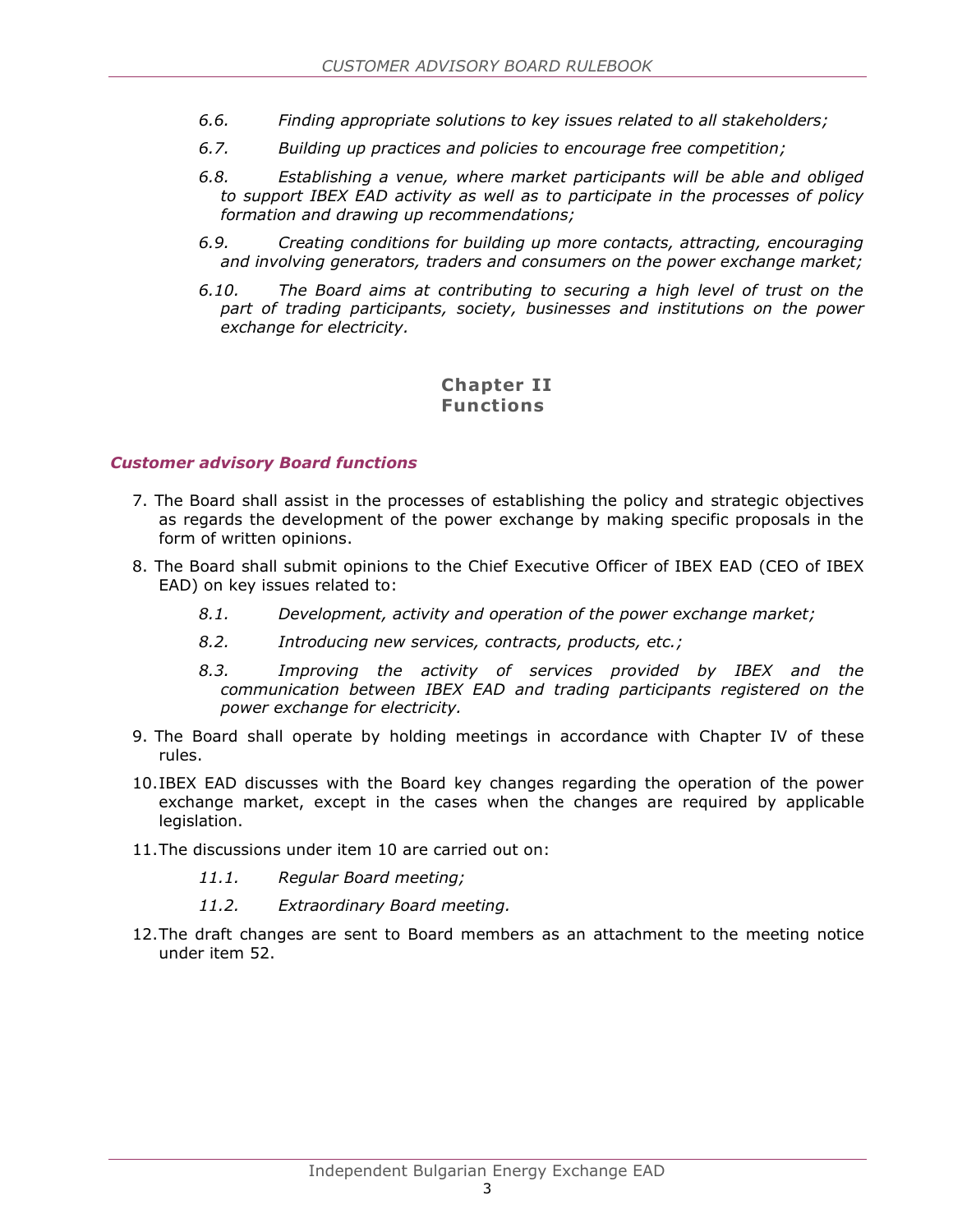#### **Chapter III Structure and membership**

#### <span id="page-4-0"></span>*Organization of Board members*

- 13.The Board shall be established pursuant to a decision of the Board of Directors of IBEX EAD.
- 14.The Board shall consist of fifteen members in total.
- 15.The members of the Board are elected for a mandate of two years. The members cannot be elected for more than two consecutive mandates, unless there are no other nominations from the category whose representative the candidate is.
- 16.Two of the Board members, one of whom is the Chairperson of the Board, shall be part of the structure of IBEX.
- 17.The remaining members are representatives of the three participant categories (producers, traders, consumers) registered on the power market organized by IBEX under the following quota:
	- *17.1. Five members of the producer category. This category must include representatives of conventional electricity producers, renewable energy producers and coordinators of balancing groups, including generators;*
	- *17.2. Four members of the trader's category;*
	- *17.3. Four members of the consumer category. This category must include representatives of electricity consumers and operators of distribution and transmission power systems.*
- 18.The Chairperson shall manage the work of the Board and has the following powers:
	- *18.1. To approve the dates for the regular meetings;*
	- *18.2. To approve the agenda for each meeting;*
	- *18.3. To chare the meetings;*
	- *18.4. To convene regular and extraordinary meetings.*
- 19.The Chairperson shall be assisted by a Secretary, which is part of the corporate structure of IBEX EAD, but is not a member of the Board. The secretary shall be appointed by the CEO of IBEX EAD for a period of two years.
- 20.The Secretary attends the Board meetings without voting rights.
- 21.The Secretary shall perform the following activities:
	- *21.1. Organize the preparation of Board meetings;*
	- *21.2. Notify in writing all Board members for upcoming meetings;*
	- *21.3. Compile an agenda for each Board meeting and send it to all members;*
	- *21.4. Make an audio recording of each Board meeting as an administrative aid in the preparation of minutes which shall be signed by the Secretary and by the Chairperson of the Board.*
	- *21.5. Store protocols and ancillary materials from the meetings.*
	- *21.6. Publish the agenda and protocols of the meetings on IBEX EAD website.*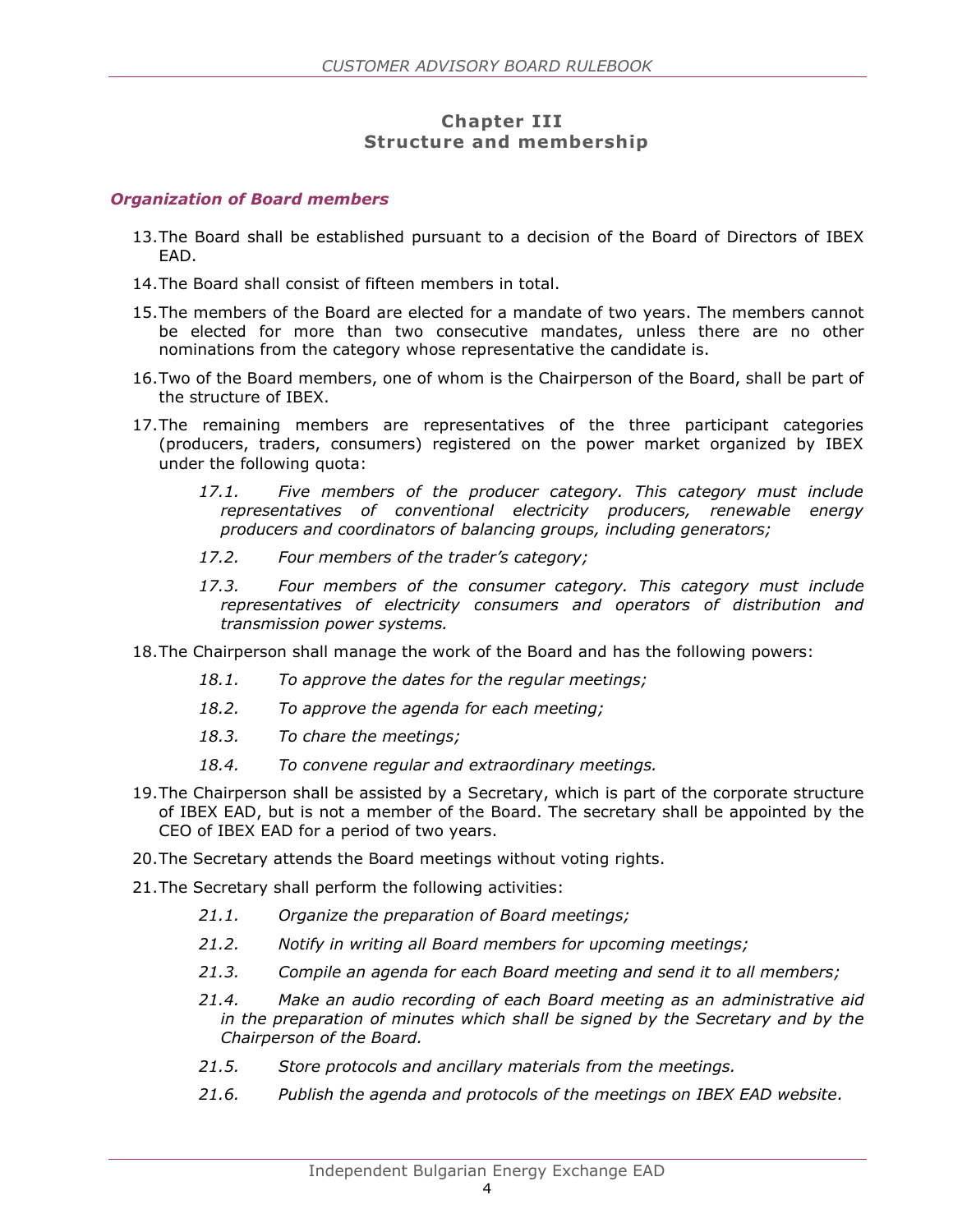#### <span id="page-5-0"></span>*Election of Board members*

- 22.The Board members shall be appointed and dismissed pursuant to an order of the CEO of IBEX EAD.
- 23.The Board members under item 16 shall be appointed and dismissed by the IBEX EAD CEO without conducting a procedure for election of Board members.
- 24.The Board members under item 17 shall be elected in accordance with the procedure under item 25.
- 25.In order to conduct a procedure for election of Board members for the different categories of trading participants active on the power exchange, the CEO of IBEX EAD shall appoint an Election Committee for the election of members in accordance with the provisions of these rules.
- 26.The Election Committee possesses the following powers concerning the preparation and implementation of the procedure for selection of Board members:
	- *26.1. Shall organize and inform trading participants on launching a procedure for election of Board members.*
	- *26.2. Shall organize the collection of nominations from each category of trading participants by sending a notice to all trading participants to this end or where there are organizations of the respective category to the respective organization/organizations. The notice shall contain the following details: term for submitting nominations, professional and personal requirements to the candidates, etc.*
	- *26.3. Shall consider nominations submitted and assess their compliance with the criteria set. As an advantage is considered:*
		- a. Proven professional expertise in the sector;
		- b. Maximum fair representation of the active members on the power exchange market taking into account whether active members who have proposed the respective candidate have another representative who will be proposed for member or is already such;
		- c. Reputation;
		- d. Etc.
	- *26.4. Shall prepare a report to the CEO of IBEX EAD, which shall contain:*
		- e. Justification as to which candidates meet the requirements;
		- f. proposal for appointment for members of the Board.
- 27.The Election committee under item 25 shall collect additional information on the respective candidates with a view to achieving a maximum good assessment of the nominations submitted, using some of the following methods:
	- *27.1. An inquiry to the company/companies that have made the respective nomination;*
	- *27.2. An inquiry to power exchange members from the respective category of trading participants who have not made the respective nomination;*
	- *27.3. Analysis of the public information;*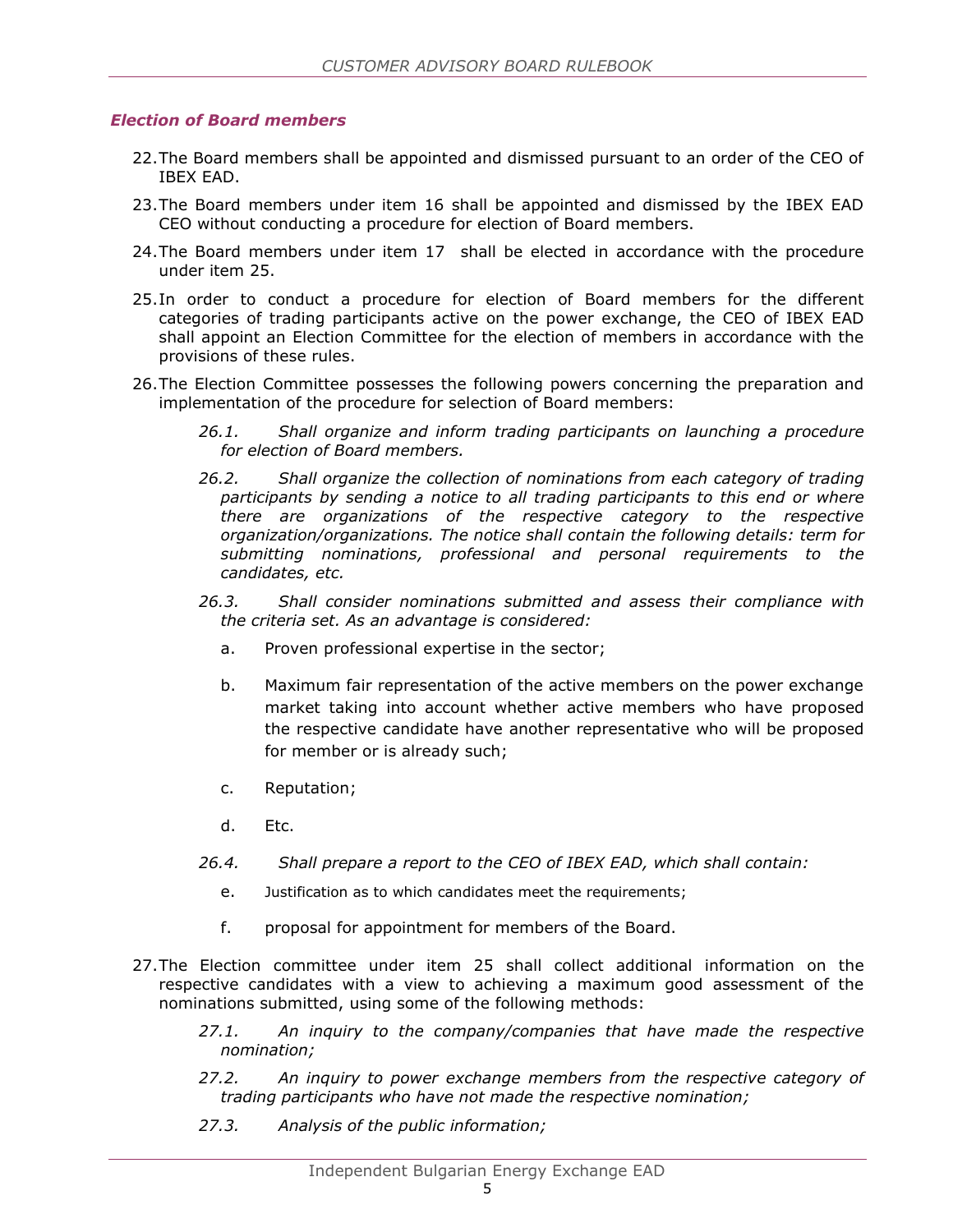- *27.4. Usage of generally accessible information systems and databases*
- *27.5. Other methods for collecting additional information, which are allowed by the applicable legislation.*
- 28.Trading participants who are members of the power exchange, representing the various categories, within the term indicated in the notice under item 26.2 shall submit nominations for the members of the Board:
	- *28.1. Indicate the number of candidates in the respective category according to item 17;*
	- *28.2. Submit applications that meet the requirements in accordance with these rules and the notice which shall contain evidence for experience, qualifications and personal qualities of the candidates.*
	- *28.3. The nomination must contain information on the trading participant on whose behalf the respective nomination has been submitted and information on the trading participants who support the nomination.*
- 29.In case of lack of a sufficient number of nominations from any of the categories, after expiry of the term under item 26.2, the Election committee under item 25 shall extend the deadline and notify all trading participants, members of the power exchange, and shall request the respective member category to propose at least the remaining number of nominations.
- 30.If after expiry of the term under item 29 a sufficient number of nominations has not been submitted, the Election committee under item 25 shall explore the appointment of an interim member/members, meeting the requirements under item 32 and following the criteria under item 26.3. In this case the report under item 26.4 along with the nominations deposited, the election commission shall also make a proposal for an interim member/members to be appointed.
- 31.The Power Exchange Board members shall be appointed pursuant to an order of the CEO of IBEX EAD after the report under item 26.4 has been submitted.

#### <span id="page-6-0"></span>*Requirements to the members*

- 32.Representatives of active power exchange participants may be elected for Power exchange members who meet the following requirements:
	- *32.1. Are representatives of correct trading participants on the power exchange organized by IBEX EAD;*
	- *32.2. Possess significant knowledge of the activity of IBEX EAD;*
	- *32.3. Possess significant knowledge of the electricity market at a national level and within the European Union;*
	- *32.4. Possess in-depth knowledge of the normative and regulatory framework at a national level;*
	- *32.5. Are acquainted with the market situation in the region and in Europe and have a clear view of the development trends and objectives of the European Union.*
	- *32.6. Fluent in English language;*
	- *32.7. Minimum five years' experience in the energy sector.*
	- *32.8. Possess effective communication skills and ability to work in a team.*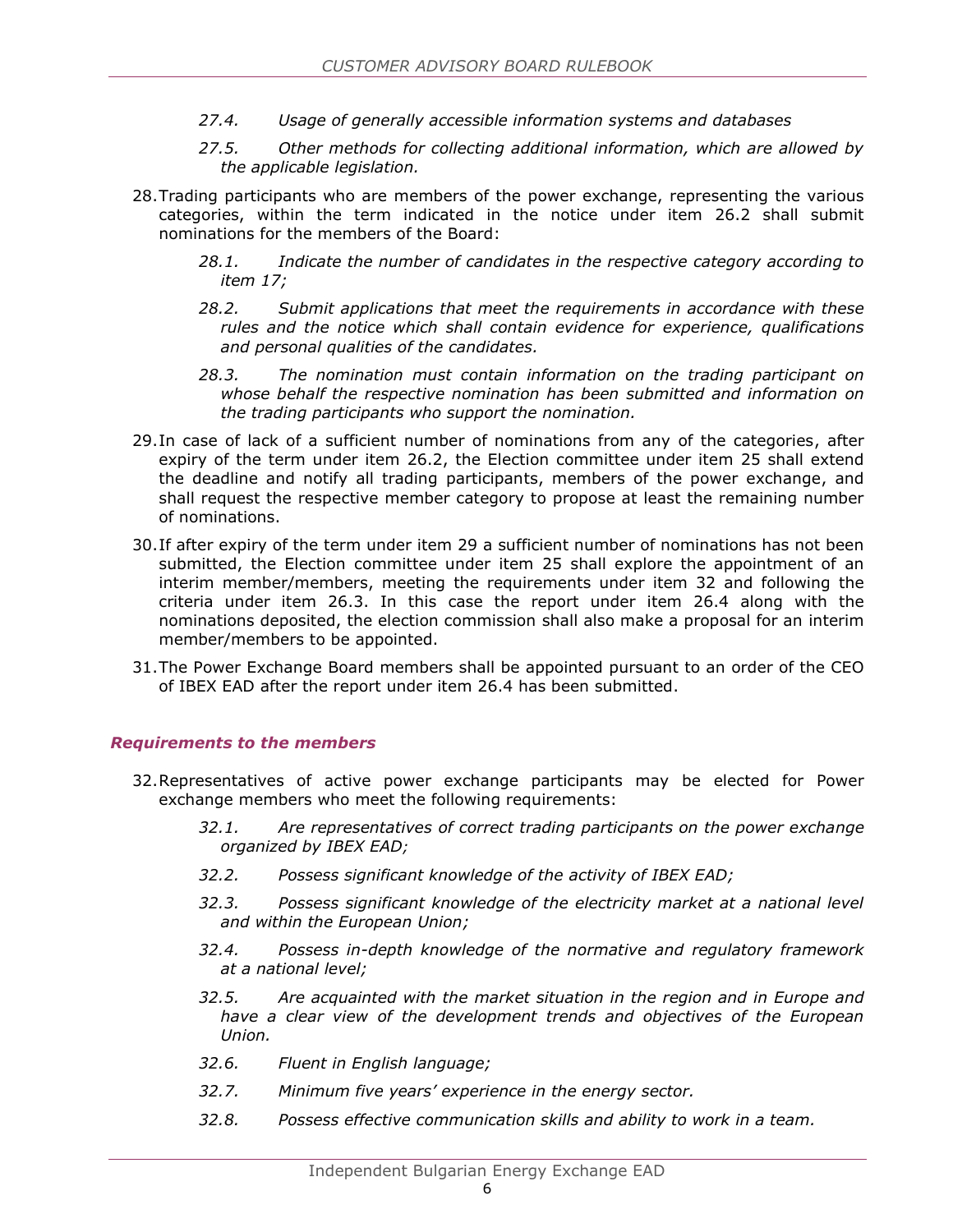33.When submitting the nomination of the respective candidate in order to evidence the requirements under item 32, it shall be accompanied by a short summary of the experience of the respective candidate.

#### <span id="page-7-0"></span>*Membership*

- 34.Membership in the Board shall be on a voluntary basis.
- 35.For their activity Board members shall not receive remuneration.
- 36.Each member has the right to participate in the discussion of the issues within the Board competence and to be informed of the activity of the Board.
- 37.Each member has the right to participate in the discussions and in the vote.
- 38.Each member shall be obliged to assist in achieving the objectives and performing the activities of the Board.
- 39.Members shall have to support discussions and to make proposals for settling issues that have arisen and other specific problems which may arise.
- 40.Members shall propose the discussion of issues which have to be addressed to the governing bodies of IBEX EAD.
- 41.Members shall guarantee and if necessary prove that the opinion they express is in line with the principles of the company/companies they represent.
- 42.Board members shall not have the right to conduct political activity or propaganda through the Board or to use their membership in it to achieve objectives incompatible with its main function or undermining the prestige and goodwill of the Board.
- 43.Board membership shall be terminated ahead of term:
	- *43.1. Upon a request of the member;*
	- *43.2. Upon a request of the organization or the organizations that has nominated the respective member;*
	- *43.3. Upon termination of the membership of the respective company in the power exchange market organized by IBEX EAD whose employee is the member.*
	- *43.4. In case of systemic non-participation in the activity of the Board (more than 2 absences in the course of one mandate) and long-term inability to perform their obligations;*
	- *43.5. When performing activities undermining the prestige and goodwill of the Board;*
	- *43.6. When conducting political activity or propaganda through the Board.*
- 44.The membership shall be terminated pursuant to an order of the CEO of IBEX EAD. The membership termination order shall also launch a procedure for election of a new Board member from the same category who continues the term.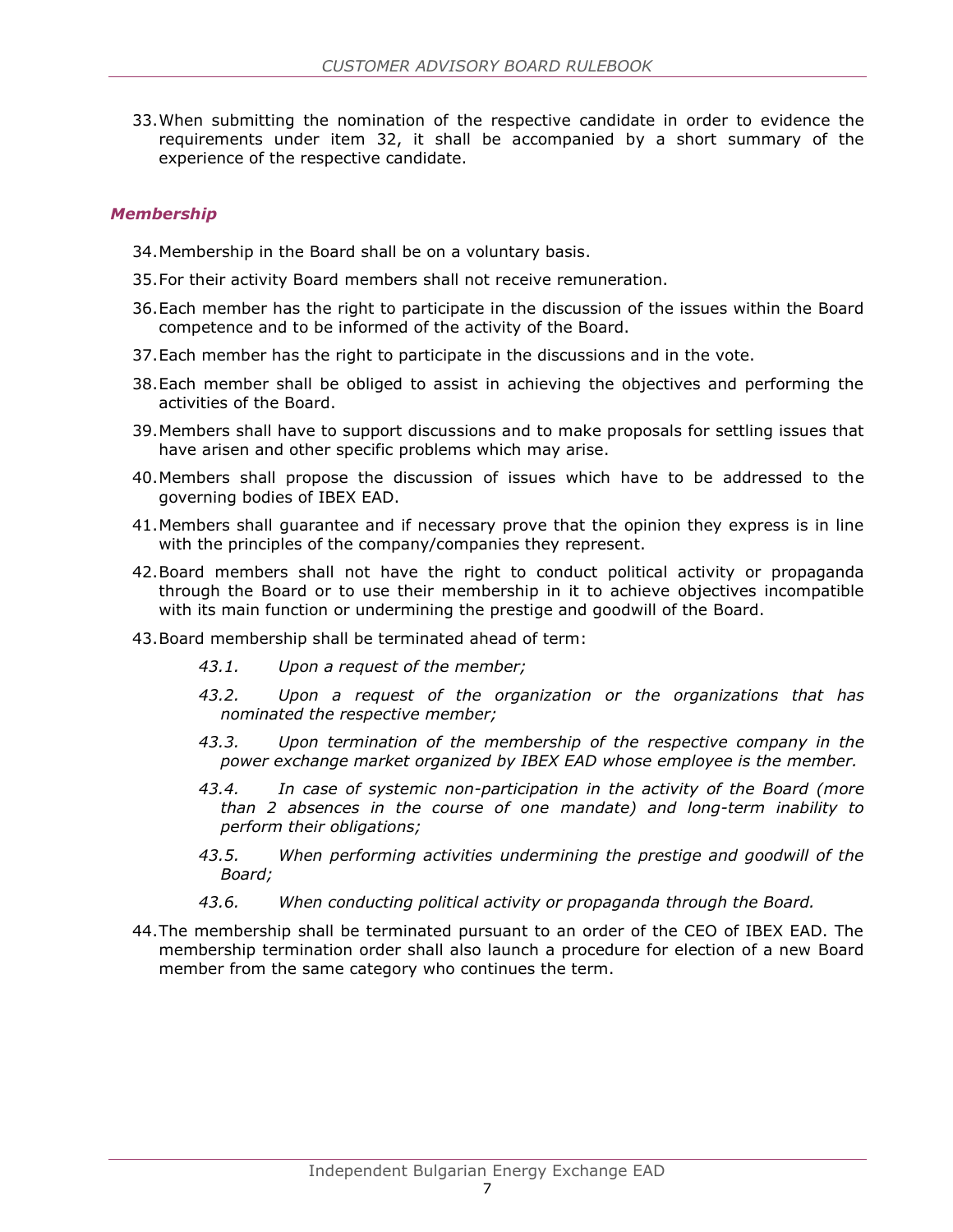#### **Chapter IV Meetings and organization of the work of the Board**

#### <span id="page-8-0"></span>*Meetings*

- 45.Administrative activities related to the activity of the Board shall be performed by IBEX EAD, as it follows, by the chairperson and the secretary.
- 46.Board meeting shall be:
	- *46.1. Regular;*
	- *46.2. Extraordinary.*
- 47.Meetings under item 58.1 shall be held twice an year. The first Board meeting shall be held in March, April or May and the second Board meeting shall take place in October, November or December.
- 48.Meetings under item 58.2 shall be convened, if required, by the chairperson or upon request by more than half of the Board members.
- 49.Proposal for items to be considered at a Board meeting may be made by each Board member in a written request which shall be sent to email address: [cab@ibex.bg.](mailto:cab@ibex.bg)
- 50.Each active member on the power exchange market can make a proposal for items to be considered at a Board meeting via a respective member or by sending a request to email address: [cab@ibex.bg.](mailto:cab@ibex.bg) The request shall contain at least:
	- *50.1. Name of the representative and the trading participant, whose representative is;*
	- *50.2. A specific proposal to be considered;*
	- *50.3. A justification and specific actions proposed;*
	- *50.4. Expected effect.*
- 51.The draft agenda of Board meetings shall be prepared by the secretary and approved by the chairperson in accordance with the proposals submitted.
- 52.Board members shall be notified in writing by the secretary for the venue, date, time and draft agenda of the meeting.
- 53.In three days of receipt of the draft agenda of the meeting, Board members can propose additional topics for consideration by sending them to email address [cab@ibex.bg.](mailto:cab@ibex.bg) In this case, the additional topics have to be sent immediately to the Board members. Proposals made after the deadline will not be included in the agenda of the meeting.
- 54.Board meetings shall be convened and chaired by the chairperson and in case of his absence by a Board member appointed by him.
- 55.Board members shall participate in its work personally and may not authorize other persons to represent them.
- 56.The Board shall act by a mandatory quorum consisting of eight members.
- 57.The Board can take decisions only by mandatory quorum of twelve members.
- 58.The chairperson has the right invite employees of IBEX EAD, representatives of trading participants, bodies or organizations related to the topics, considered without a voting right.
- 59.Board meetings shall be kept full audio recording.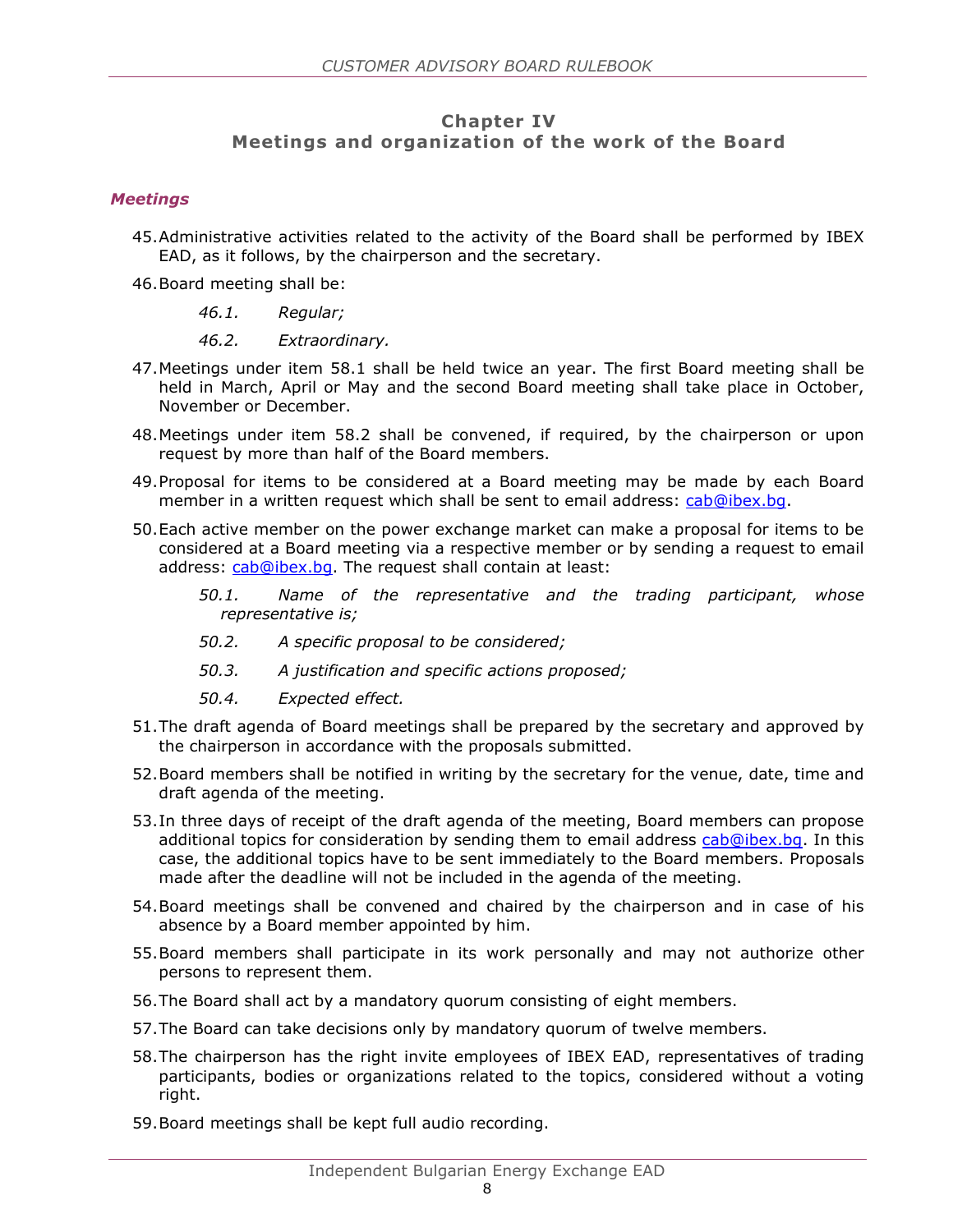- 60. At each Board meeting the secretary shall prepare a protocol, based upon item 70, which shall be sent to the members and signed by the chairperson and the secretary.
- 61.The agenda and protocols of the Board meetings shall be published on IBEX EAD website.

#### <span id="page-9-0"></span>*Board resolutions*

62.Board resolutions shall be taken with an open vote and simple majority, if there is a mandatory for this quorum in accordance with item 57.

#### **Chapter V Transitional and final provisions**

#### <span id="page-9-1"></span>*Rulebook amendments*

- 63.Any changes in the rules come into force from the moment of their publication on the website of IBEX EAD following the IBEX EAD Board of Directors amendments adoption decision.
- 64.Regardless of the provisions of item, an amendment of these rules may be made with an immediate effect via an order of the IBEX EAD CEO:
	- *64.1. If required by applicable legislation;*
	- *64.2. If changes are required to secure correct and efficient operation of the Board;*
	- *64.3. If changes are related to rectifying mistakes in the rules;*
	- *64.4. If changes have the nature of revisions and do not lead to significant amendments.*

#### <span id="page-9-2"></span>*Effectiveness*

- 65.These rules shall take effect as of the time of their publication on the website of the IBEX EAD according to item 63.
- 66.The Board members, whose mandate has not expired at the time of entry into force of the changes of these rules, approved by the Board of Directors of IBEX EAD with a decision № 18/16.10.2019, shall be appointed for Board members for a period of 2 years pursuant to an order of the CEO of IBEX EAD.

#### <span id="page-9-3"></span>*Terminology*

- *Power exchange market* for the purposes of these rules power exchange market shall mean the Day ahead market, Intraday market and Centralized market for sale/purchase of electricity through bilateral contracts, organized by IBEX.
- *Active trading participant* registered trading participant who has submitted at least one sell or buy offer within the previous thirty days.